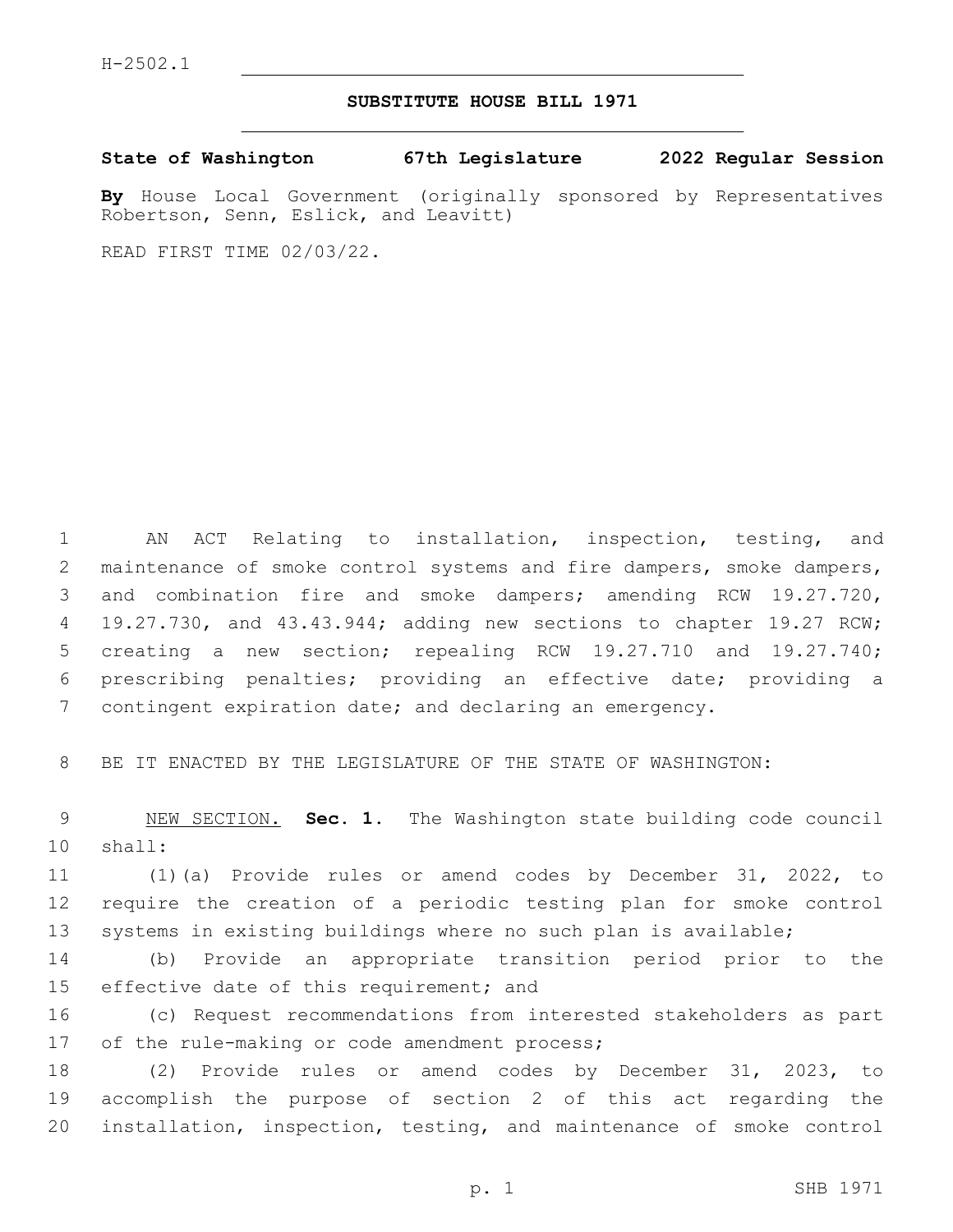systems, and request recommendations from interested stakeholders as part of the rule-making or code amendment process; and

 (3) Provide rules or amend codes by December 31, 2023, to accomplish the purpose of section 3 of this act regarding the installation, inspection, testing, and maintenance of fire dampers, smoke dampers, and combination fire and smoke dampers, and request recommendations from the Washington state association of fire marshals and other interested stakeholders as part of the rule-making 9 or code amendment process.

 NEW SECTION. **Sec. 2.** A new section is added to chapter 19.27 11 RCW to read as follows:

 Smoke control systems must be installed and tested in accordance 13 with the following provisions:

 (1) A special inspections plan detailing the testing of new smoke control systems must be included as part of the construction documents required when new smoke control systems are installed. The special inspections plan must meet the requirements of the International Building Code and any other requirements from the local authority. The engineer of record for the smoke control system shall 20 prepare the special inspection plan.

 (2) The building owner or delegee shall name the special instructor to perform or lead the testing detailed in the special inspections plan at the time of system installation. The special 24 inspector may also coordinate testing, assemble test reports and documentation, and provide the reports and documentation to the local authority upon request. The special inspector must possess the 27 qualifications identified in RCW 19.27.720.

 (3) A plan for periodic testing of newly installed smoke control systems is required as part of the construction documents for new smoke control systems. The engineer of record for the smoke control system shall prepare the periodic test plan. The plan must specify the procedures and methods to be used, the items subject to the inspections and tests, and the frequency the inspections and tests are to be implemented. This plan must be stored on the site and 35 provided to the local authority upon request.

 (4) Existing buildings with a smoke control system but without a periodic testing plan for the smoke control system are required to develop such a plan within the timeline to be provided by the Washington state building code council in section 1(1) of this act.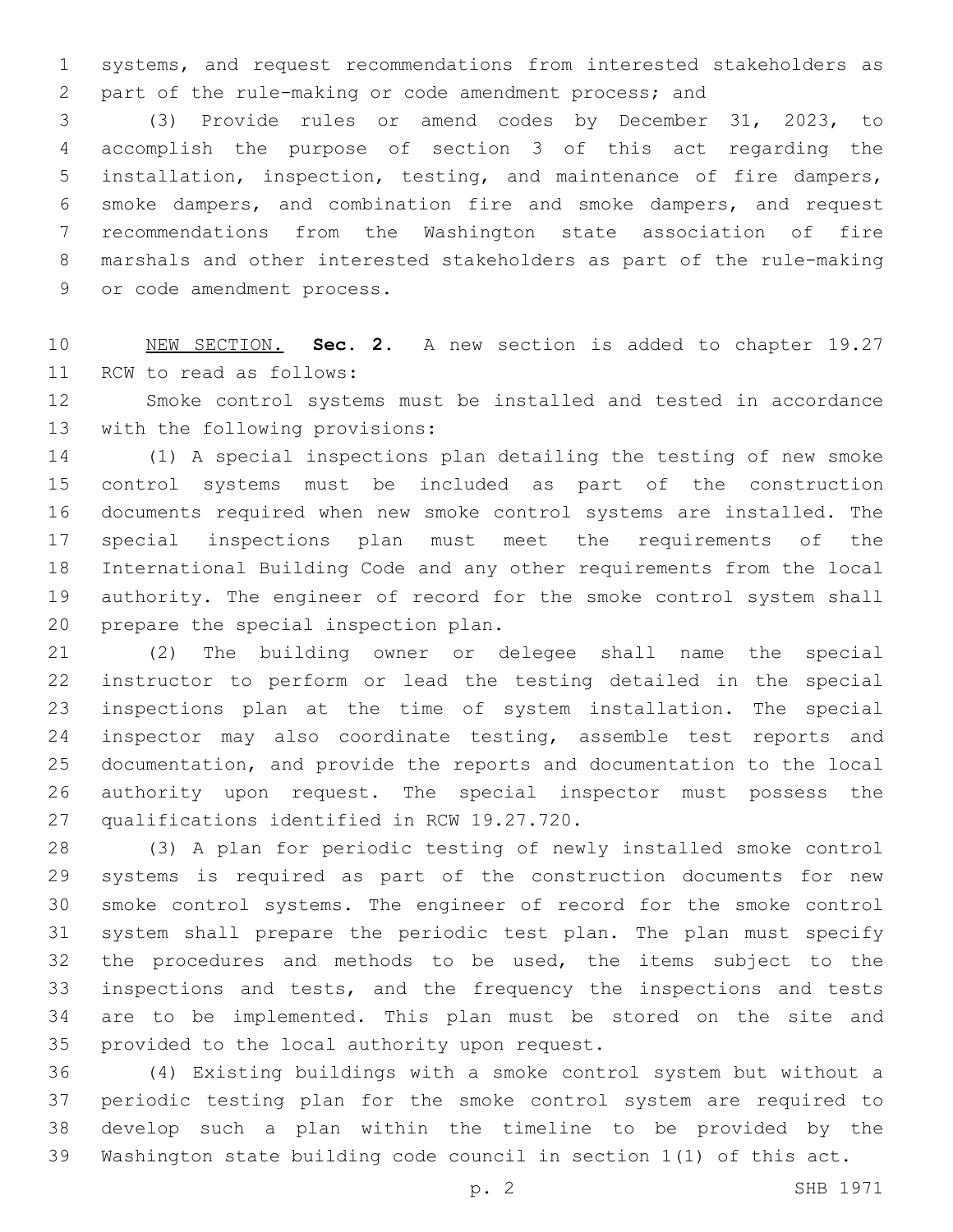(5) Both dedicated and nondedicated smoke control systems must be operated for each control sequence annually, and components bypassing weekly tests must be tested annually, except where these time frames are modified by the periodic testing plan for the system or the local 5 authority.

 (6) A special inspector for periodic testing must be identified to perform or coordinate the special inspections during periodic testing. The special inspector for periodic testing may also serve as the integrated testing agent as stated in the national fire protection administration standard number 4, standard for integrated 11 fire protection and life safety system testing, when smoke control testing is performed as part of integrated systems testing at the time of installation or periodic operational testing. The special inspector for periodic testing may also coordinate testing, assemble 15 test reports and documentation, and provide these to the local 16 authority upon request.

 NEW SECTION. **Sec. 3.** A new section is added to chapter 19.27 18 RCW to read as follows:

 Smoke dampers, fire dampers, and combination fire and smoke dampers must be installed and tested in accordance with the following 21 provisions:

 (1) The building owner or delegee shall maintain records of the locations and functions of dampers. The documentation must be stored 24 on a site and provided to the local authority upon request.

 (2) The building owner or delegee shall inspect all dampers annually, except for those dampers excluded by the fire code due to 27 their concealed location, and repair them as needed. In addition, testing and maintenance of fire dampers, smoke dampers, and combination fire and smoke dampers must be conducted in accordance with the technical specifications and required time periods specified by national fire protection association standards, including: In the first year after installation, 100 percent of dampers must be tested; thereafter, testing is required every four years, except for those dampers excluded from testing by code due to their concealed location, or dampers in hospitals, where 100 percent of dampers must be tested every six years. Testing and maintenance of dampers in a building may be divided into quarters or other groups and accomplished over a period of years so that 100 percent of the dampers are tested and repaired within the time frames.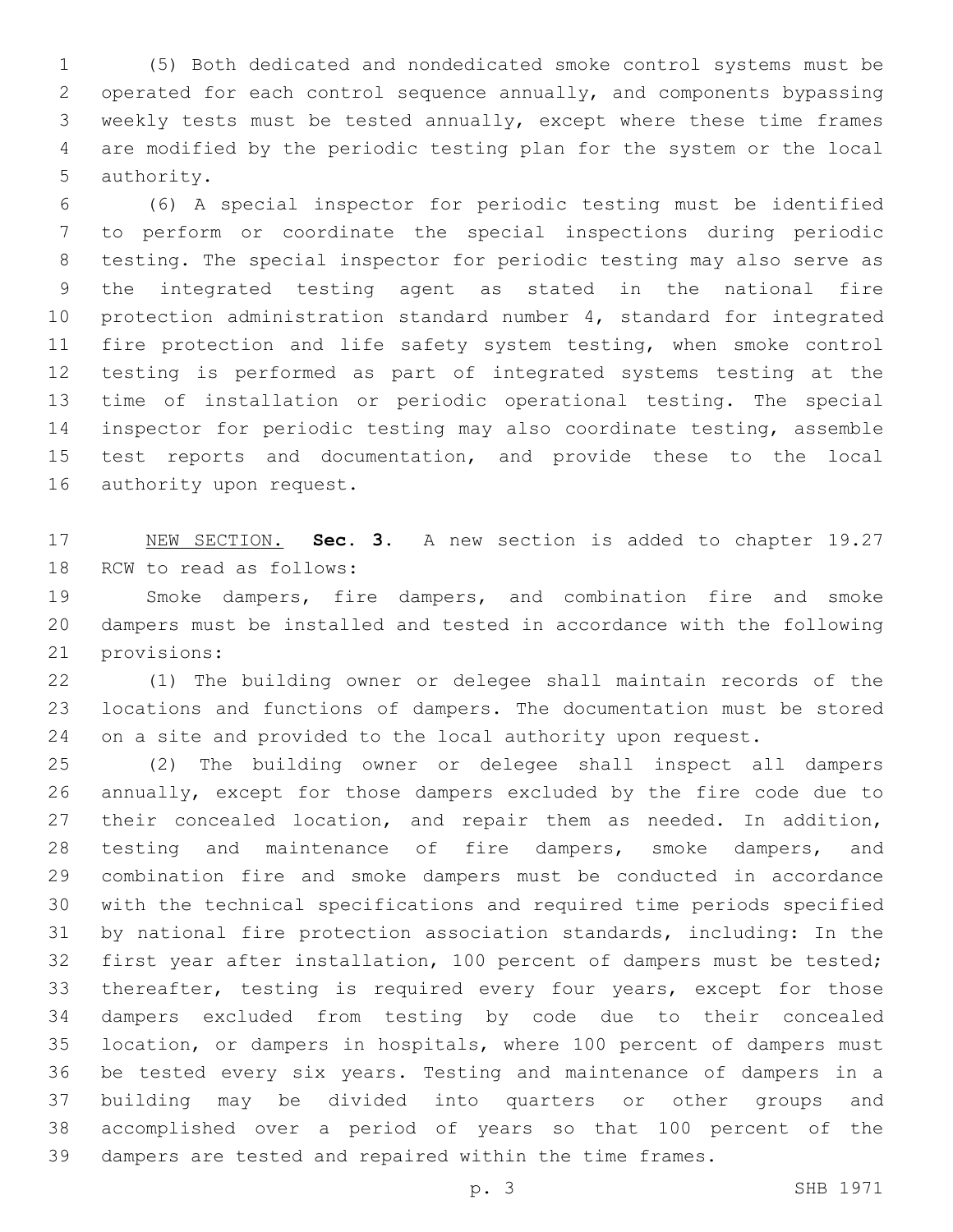1 **Sec. 4.** RCW 19.27.720 and 2020 c 88 s 3 are each amended to read 2 as follows:

3 (1) ((Inspections and tests under this section must be performed 4 by a contractor or engineer with the following qualifications:

 (a) For inspection and testing of fire dampers, smoke dampers, and combination fire and smoke dampers, such inspector must have a 7 current and valid certification to inspect and test fire dampers, smoke dampers, and combination fire and smoke dampers and hold certification from the international certification board as a fire 10 <del>life safety 1 or fire and smoke damper technician through a program</del> accredited by the American national standards institute under the 12 ISO/IEC 17024 standard.

13 (b) For inspection and testing of smoke control systems, such inspector must have a current and valid certification from the international certification board as a fire life safety 2 or smoke control system technician through a program accredited by the American national standards institute under the ISO/IEC 17024 18 standard.

 $(2)$ ) (a) The personnel or company that serves as the special inspector for smoke control systems installation or periodic testing shall possess skills that demonstrate an experience or knowledge of 22 integrated operations of the design, installation, operation, and 23 maintenance of the smoke control system installed, identified by possession of an appropriate accredited certification recognized by Washington state, including but not limited to certification as a smoke control special inspector through a relevant program accredited 27 by the American national standards institute, an appropriate 28 Washington state recognized license, or other qualifications verified by the local authority as stated in national fire protection association standard number 3, recommended practice for commissioning 31 of fire protection and life safety systems annex B; national fire protection association standard number 4, standard for integrated 33 fire protection and life safety system testing; and International Building Code section 17.

35 (b)(i) Additional firms and personnel may be involved to test 36 subcomponents of the smoke control system as well as other systems 37 integrated with the smoke control system.

38 (ii) The additional firms and personnel must have qualifications 39 that meet the laws and codes required in Washington state or, where 40 no provision exists, they shall possess qualifications as stated by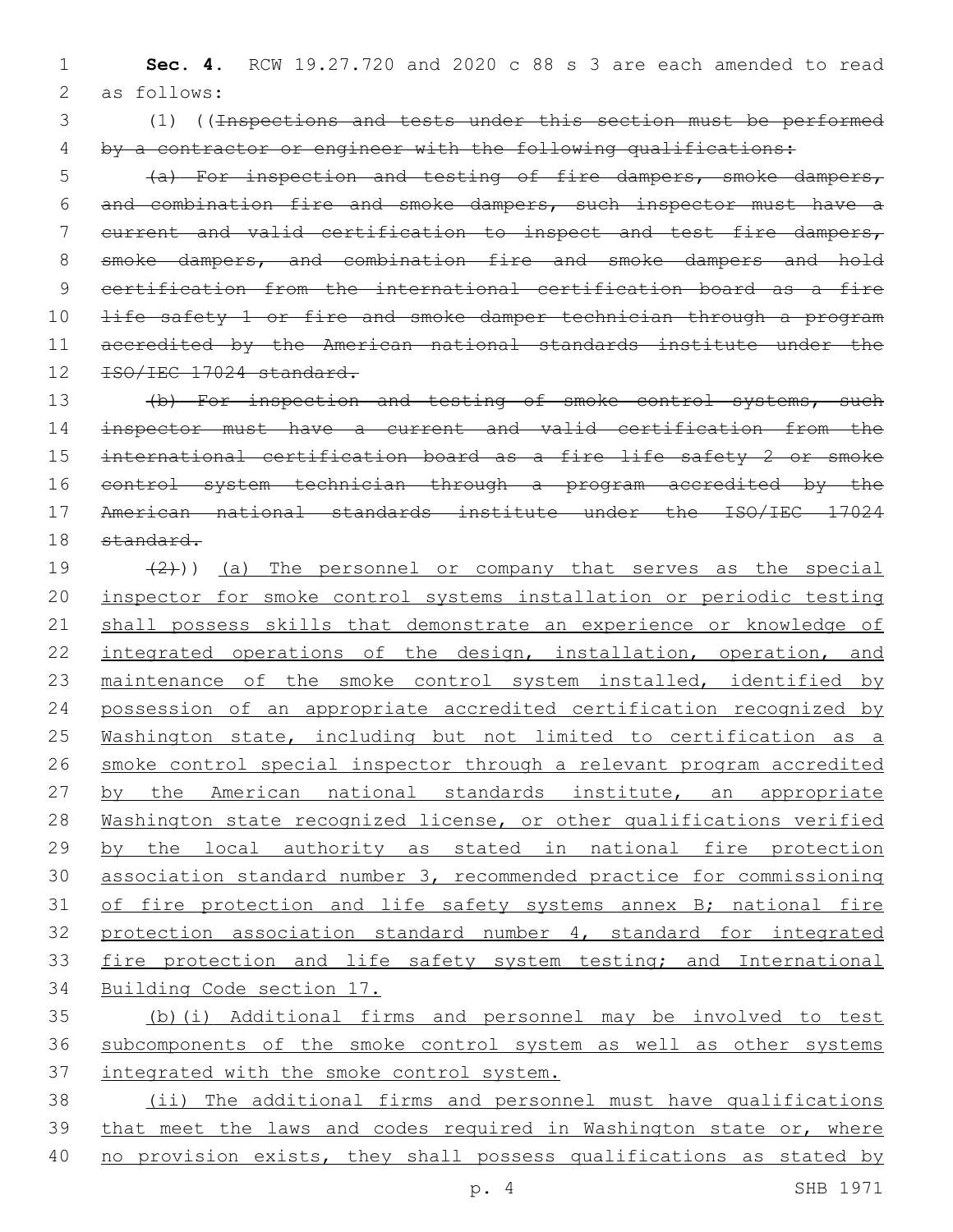national fire protection association standards that are verified by

2 the local authority.

 (2) The personnel or company that performs the installation, 4 inspection, testing, and maintenance of fire dampers, smoke dampers, and combination fire and smoke dampers shall possess an accredited certification recognized by Washington state, including but not limited to certification through a relevant program accredited by the American national standards institute, or an appropriate Washington 9 state recognized license, or other qualifications as established by 10 national fire protection association standards that are verified by 11 the local authority. Fire dampers, smoke dampers, and combination 12 fire and smoke dampers that are not part of a smoke control system 13 may be installed, inspected, tested, and maintained by the local authority or properly qualified personnel as required in this subsection (2) and do not require a special inspector as identified in section 2 (2) and (6) of this act.

 (3) A building engineer or other person knowledgeable with the building system must be available in person or by phone to the inspector during the inspection and testing in order to provide 20 building and systems access and information.

 $(1)$   $(1)$   $(4)$  If an inspection reveals compliance with the requirements of this section, the inspector shall issue a certificate of compliance, which includes the name of the inspector and the inspector's employer; the name of the building owner and address of 25 the property; the location of all smoke dampers, fire dampers, combination fire and smoke dampers, and smoke control systems inspected or tested; and the date of the inspection or test.

 ( $(44)$ ))  $(5)$  In the event an inspection or test reveals deficiencies in smoke dampers, fire dampers, combination fire and smoke dampers, or smoke control systems, the inspector shall prepare a deficiency report for the building owner identifying the nature of the deficiency and the reasons for noncompliance. The building owner 33 shall, within ((one hundred twenty)) 120 days of the date of the 34 inspection or upon the timeline provided by the local authority, take necessary steps to ensure the defective equipment is replaced or repaired and reinspected to ensure that the deficiency is corrected and is in compliance with the requirements of all applicable 38 standards pursuant to ((chapter 88, Laws of 2020)) the International 39 Fire Code. The ((authority having jurisdiction)) local authority shall have the authorization to extend the compliance period. The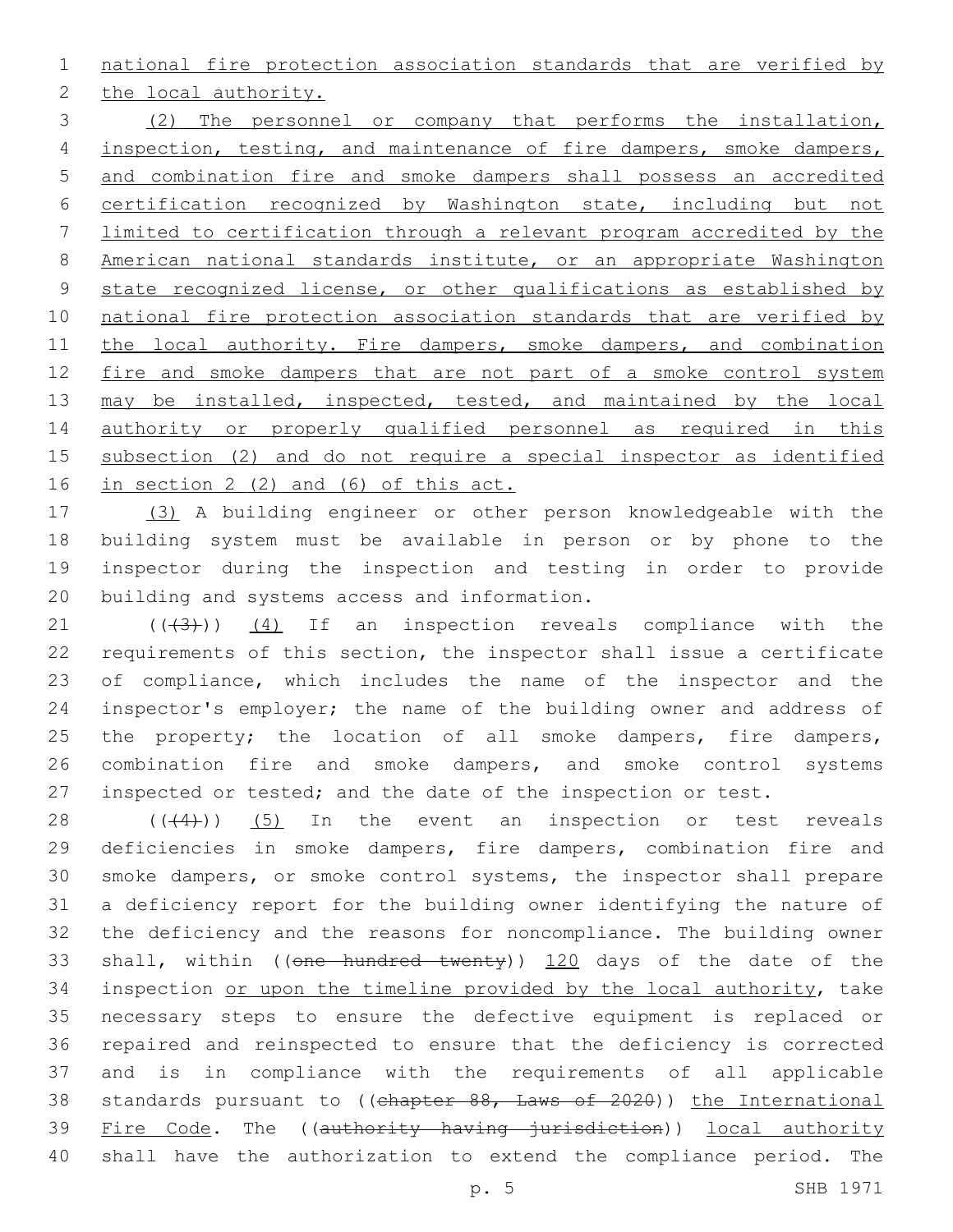building owner or their contractor shall provide documentation of 2 when and how the deficiencies were corrected to the local authority. 3 If the building owner does not correct the deficiency within ((one 4 hundred twenty)) 120 days of the date of the inspection or upon the timeline provided by the local authority, the local authority may ((issue a citation as described in RCW 19.27.740)) pursue enforcement consistent with chapter 1 of the International Fire Code.

 $((+5))$  (6) In addition to identifying the location and nature of a deficiency, the report shall contain the name of the inspector and 10 the inspector's employer; the name of the building owner; address of the property; the location of all fire dampers, smoke dampers, combination fire and smoke dampers, and smoke control systems inspected or tested; and the date of the inspection or test.

14 (((6) Tests and inspections of fire dampers, smoke dampers, 15 combination fire and smoke dampers, and smoke control systems shall be conducted in accordance with the technical specifications and required time periods specified by national fire protection association standards 80, 90a, 90b, 92, and 105, as applicable.))

 **Sec. 5.** RCW 19.27.730 and 2020 c 88 s 4 are each amended to read 20 as follows:

 The state building code council shall work in conjunction with the director of fire protection to coordinate the implementation and 23 enforcement of sections 2 and 3 of this act and RCW ((19.27.710 and)) 24 19.27.720.

 NEW SECTION. **Sec. 6.** A new section is added to chapter 19.27 26 RCW to read as follows:

 Owners of buildings equipped with smoke control systems or dampers shall follow installation, inspection, testing, maintenance, and recordkeeping requirements in the International Building Code and International Fire Code. Failure to follow these requirements may result in civil or criminal penalties provided in chapter 1 of the International Building Code and chapter 1 of the International Fire 33 Code.

 **Sec. 7.** RCW 43.43.944 and 2020 c 88 s 6 are each amended to read as follows:35

 (1) The fire service training account is hereby established in the state treasury. The primary purpose of the account is firefighter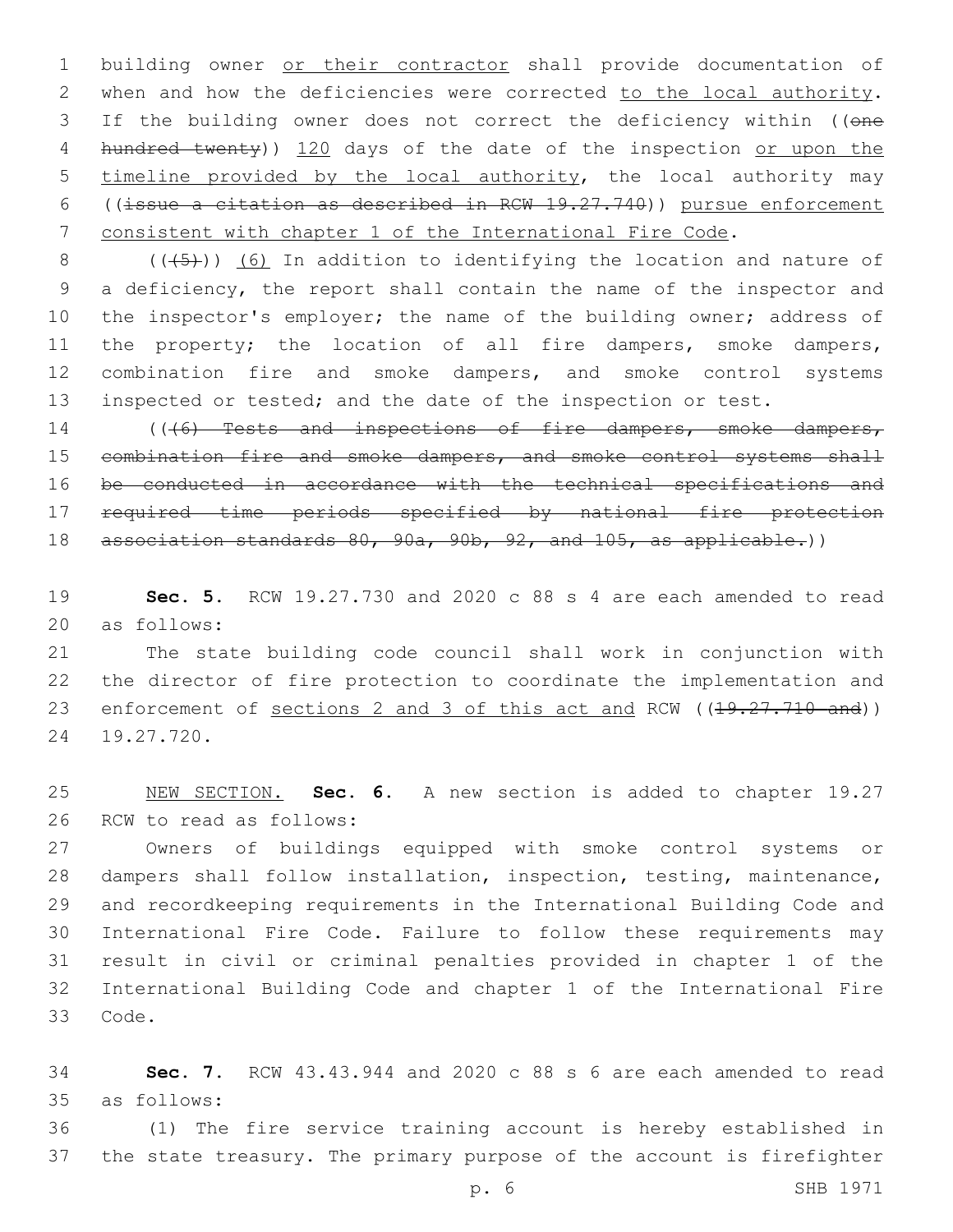training for both volunteer and career firefighters. The fund shall 2 consist of:

 (a) All fees received by the Washington state patrol for fire 4 service training;

 (b) All grants and bequests accepted by the Washington state 6 patrol under RCW 43.43.940;

 (c) Twenty percent of all moneys received by the state on fire insurance premiums; and

9 (d) ((Revenue from penalties established under RCW 19.27.740; and  $(e)$ )) General fund—state moneys appropriated into the account by

11 the legislature.

 (2) Moneys in the account may be appropriated for: (a) Fire service training; (b) school fire prevention activities within the Washington state patrol; and (c) the maintenance, operations, and capital projects of the state fire training academy. However, expenditures for purposes of (b) and (c) of this subsection may only be made to the extent that these expenditures do not adversely affect expenditures for the purpose of (a) of this subsection. The state patrol may use amounts appropriated from the fire service training account under this section to contract with the Washington state firefighters apprenticeship trust for the operation of the firefighter joint apprenticeship training program. The contract may 23 call for payments on a monthly basis.

 (3) Any general fund—state moneys appropriated into the account shall be allocated solely to the firefighter joint apprenticeship training program. The Washington state patrol may contract with outside entities for the administration and delivery of the firefighter joint apprenticeship training program.

 NEW SECTION. **Sec. 8.** RCW 19.27.710 (Owners of buildings equipped with fire dampers, smoke dampers, combination fire and smoke dampers, or smoke control systems—Duties—Penalty) and 2020 c 88 s 2 are each repealed.

 NEW SECTION. **Sec. 9.** RCW 19.27.740 (Building owner—Violations— Penalties) and 2020 c 88 s 5 are each repealed.